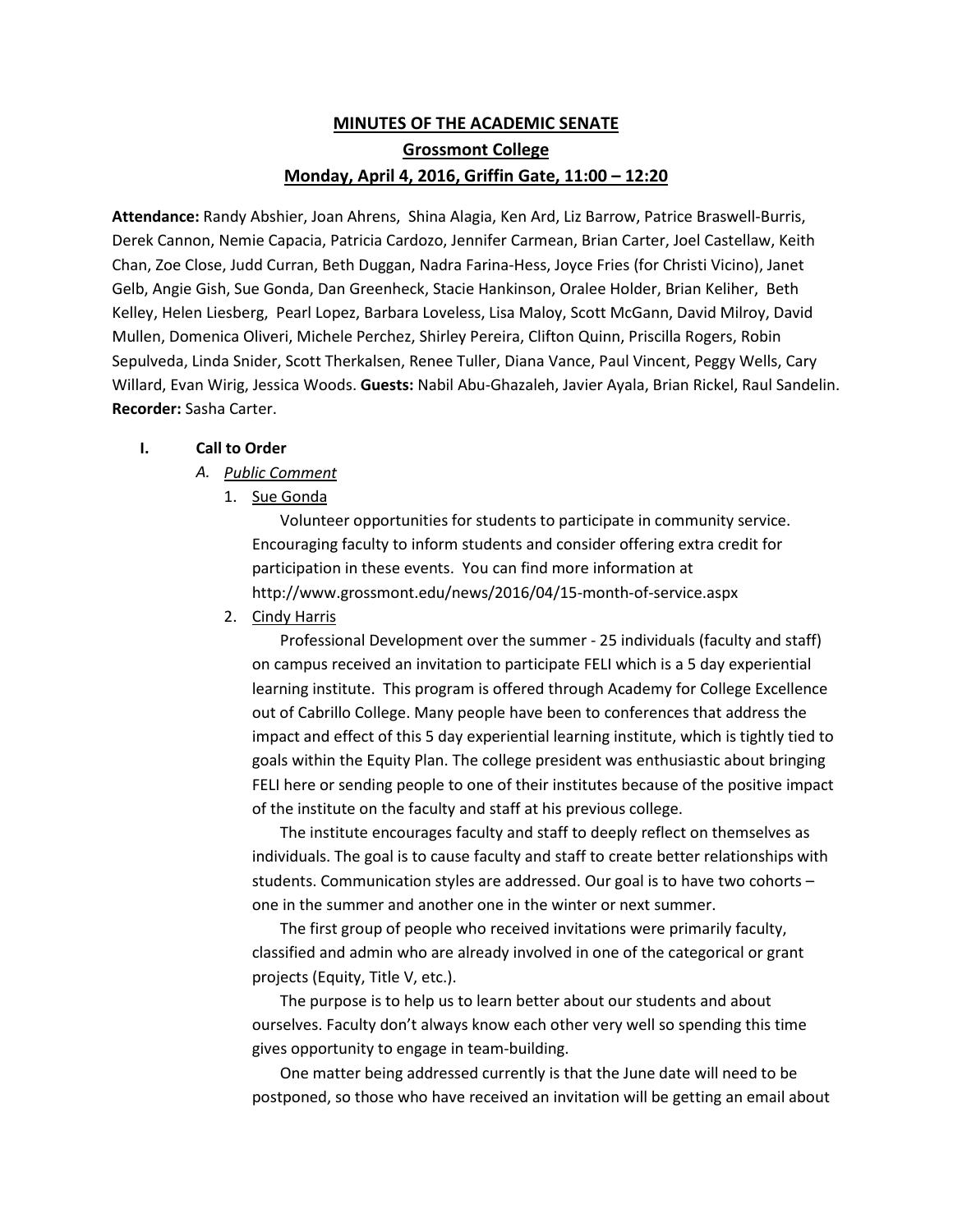the postponed date. ACE is transitioning form the non-profit that was funding this mechanism back to Cabrillo College and that transition took longer than anticipated and they are not complete yet. This is the reason for the push-back. They are having challenges with the campus 4-10 schedule when the campus is shut down on Fridays, this institute is a 5 day duration; considering having a portion of the campus open on Friday. We are planning for it to be during the week of August 8.

## *B. Approval of Agenda*

AS President – call to make a slight amendment to agenda: Gareth Davies-Morris is not present to speak on behalf of Program Review. Program Review and Curriculum Review will be discussed in the next meeting. Motion to approve amendmended agenda: M/S Evan Wirig/Sue Gonda/Motion passed.

Question about the minutes: The minutes state that Canvas is free. Is this true that schools that are using Canvas are doing so for free? Yes, Canvas is free to schools able to use it now. The conversation was that in the future, there is an anticipated cost but ambiguity about what that cost will be.

Motion to approve minutes from March 7: M/S Sue Gonda/Evan Wirig/Motion Passed.

### **II. President's Report – Tate Hurvitz**

### 1. Enrollment Management Plan

At the Enrollment Management Committee, there was a notion that we would put together an Enrollment Management Synthesis plan, addressing the efforts we are making in enrollment management, the areas where we have opportunity to do more, and put them together into a plan. The nature of this plan is not like an equity plan that has certain mandated components, rather it is all done in-house and the idea is to get a baseline sense of where enrollment management is and what the plan is moving forward. There is a small work-group that formulated a basic template to mirror the priorities of the college through Strategic Planning and ATD: outreach, retention, and engagement and how enrollment management plays a part.

The template was distributed about 2 or 3 weeks ago to the members of the enrollment management team to begin to fill in the template and have discussions with groups that they felt appropriate to bring information from across the campus. That will then be compiled into a master document and presented at Enrollment Management on May 2 as a draft for the beginning of the conversation within the committee at large to assess/analyze that. The hope is that as time was taken to codify a set of processes between chairs and deans to managing a schedule at the beginning of a term, we can begin to codify how we are operating on building enrollment, not just managing the schedule right before the semester.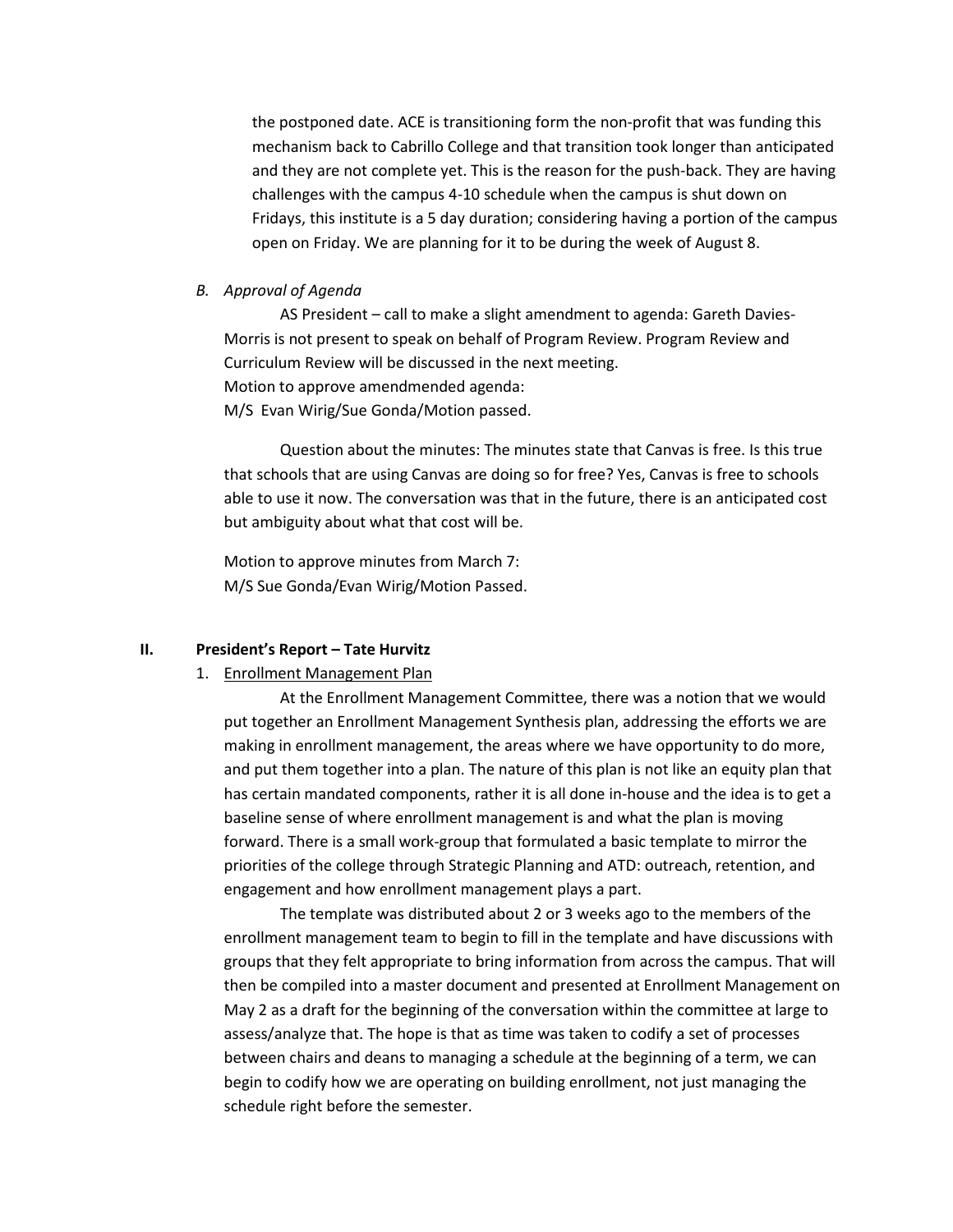There was a concern about what content should be added to the template for those who are a part of the work-group. Was resolved that there was not clear conversation about what to and what not to include in the plan because we are still in the early stages of planning. If it is something that seems important, include it. If the feedback is sent to us, it will be included in the template for review and discussion.

Question about whether the plan is to give direction or to create a solution. Was answered that the purpose is to gather all of the input and feedback and add to the template, whether it is a direction or the beginning of a solution.

It was suggested that there be an enrollment committee, however, it was noted that there is one in existence on campus and that it is the source of the information being presented.

Clarification about the committees: there are two groups, one is Enrollment Strategies and another is Enrollment Management. Enrollment Strategies was a temporary taskforce of chairs and deans that worked to figure out the process so that when courses were coming up for conversation about dropping or adding, figuring out the schedule for any one term, there was a process for these things. The work is completed from this taskforce and it has now dissolved.

The larger group is Enrollment Management, a standing committee that deals with issues of enrollment at large.

#### 2. Canvas

The move to Canvas was approved at Senate at 32 in favor, 9 opposed, 4 abstentions. Also approved by DEC and TTLC, Planning and Resources Council has made final recommendations to the president. It has moved through the Grossmont Process, and is still moving through the Cuyamaca process.

We will be looking at the process that involves taking to the Board for approval and considering implementation. Implementation is happening in waves sponsored by the state – wave four is ours. The dates include the pilot in summer in next year, the rollover will be in the fall, and will be completed in 2018. During that time, the college will be using both Blackboard and Canvas simultaneously. It has been said that the transporting of material from Blackboard to Canvas is generally easy. Currently, the work on campus directed by Distance Education is to organize information, FAQ, and support for that transition so that people have tested it in advance. There is a regional consortium that has many members moving to Canvas who share information there as well.

The recommendation from Statewide Academic Senate is that savings as a result of a transition be used to support distance education efforts broadly. This opportunity should be taken into consideration about how much to spend and in what ways. This is upcoming (not this semester). We are also going to be offering courses about how to go from Blackboard to Canvas to teach faculty how to use Canvas.

3. DEI Summit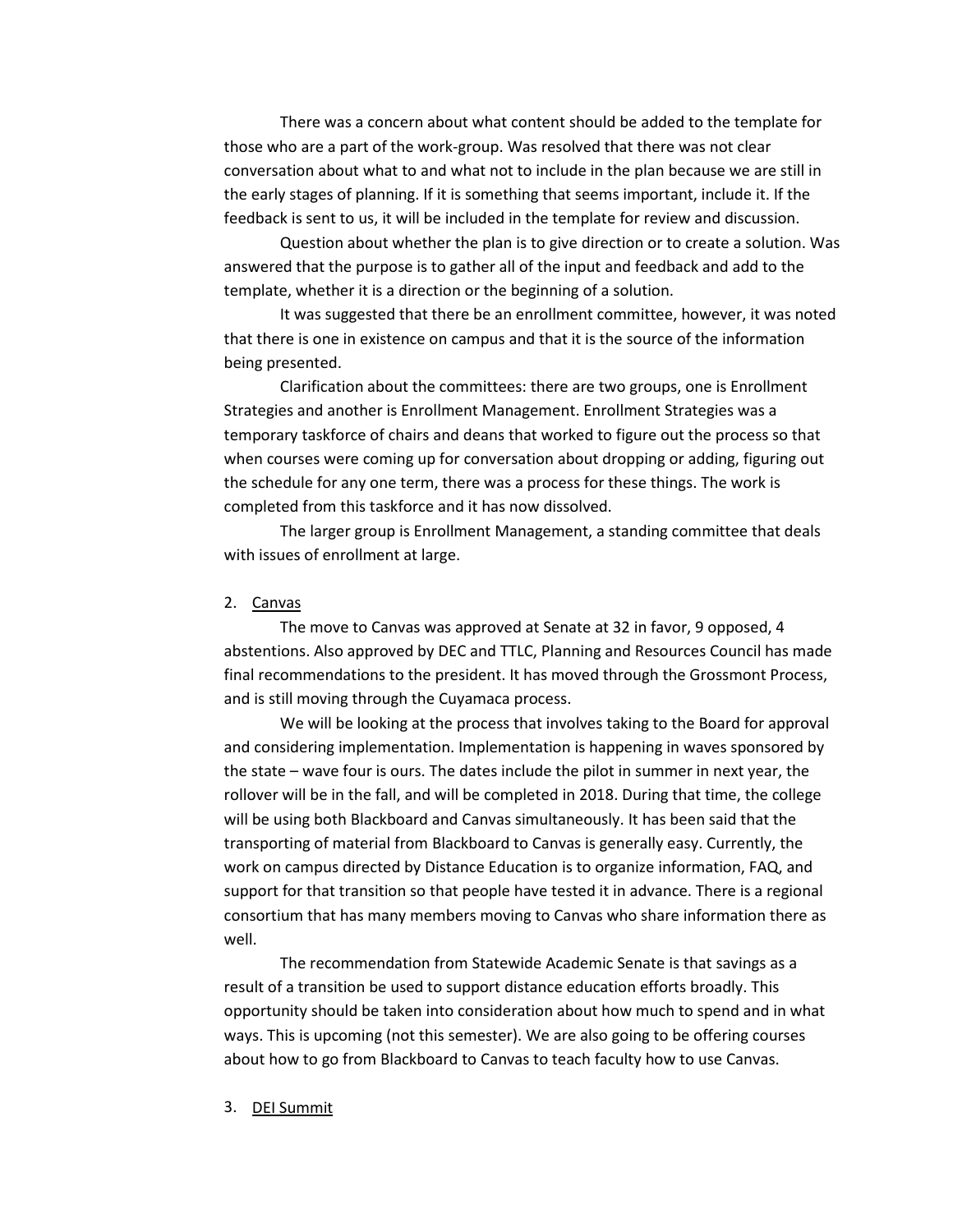Two emails have been sent regarding invitation to attend the district-wide diversity, equity, and inclusion council summit  $(2^{nd}$  annual) on April 20. Guest speaker will be attending who is the Associate Director for Research and Policy at USC Center for Urban Education and will be doing an interactive presentation about equity and achievement from our own student data. Please let them know of your attendance as there is food that will need to be ordered. No information about course release has been provided, follow up with your dean.

# 4. ATD and Strategic Planning

Update from ATD and Strategic Planning is that there is a draft of the ATD plan. We gave that draft out to all the leads of all the initiatives (SSSP, Equity, Basic Skills, Foster Youth Grant, Title V Grant), and they are due back to Lida Rafia and Tate by April 14. Also, today or tomorrow, the draft will be posted along with a survey for faculty to look over and offer feedback (also due April 14) because there will need to be four days to work with the synthesis of that draft. Coaches are returning to the campus on April 26, and our goal is to have a draft to the coaches 7 days out to provide them ample time to review the draft and offer feedback. Once the link and survey are posted online, an email will be sent out to inform faculty.

# **III. Committees**

*A. Program Review – Gareth Davies-Morris*

Not present to report. Will report on April 18<sup>th</sup>.

*B. Academic Rank – Tate Hurvitz (for Lisa Ledri)*

The annual process for Academic Rank applications is complete and the committee has produced a list of both full and part-time awardees. [displayed – PT and FT approved lists] (Attachment "A")

Motion to approve Committee's Academic Rank approved list M/S Evan Wirig/Sue Gonda

- In favor: 46
- Opposed: none
- Abstention: 1

Motion passed.

People who were not approved for Academic Rank were notified of decision.

# **IV. Action Items**

# **V. Information Items**

*A. Enrollment Update (Dr. Abu-Ghazaleh)*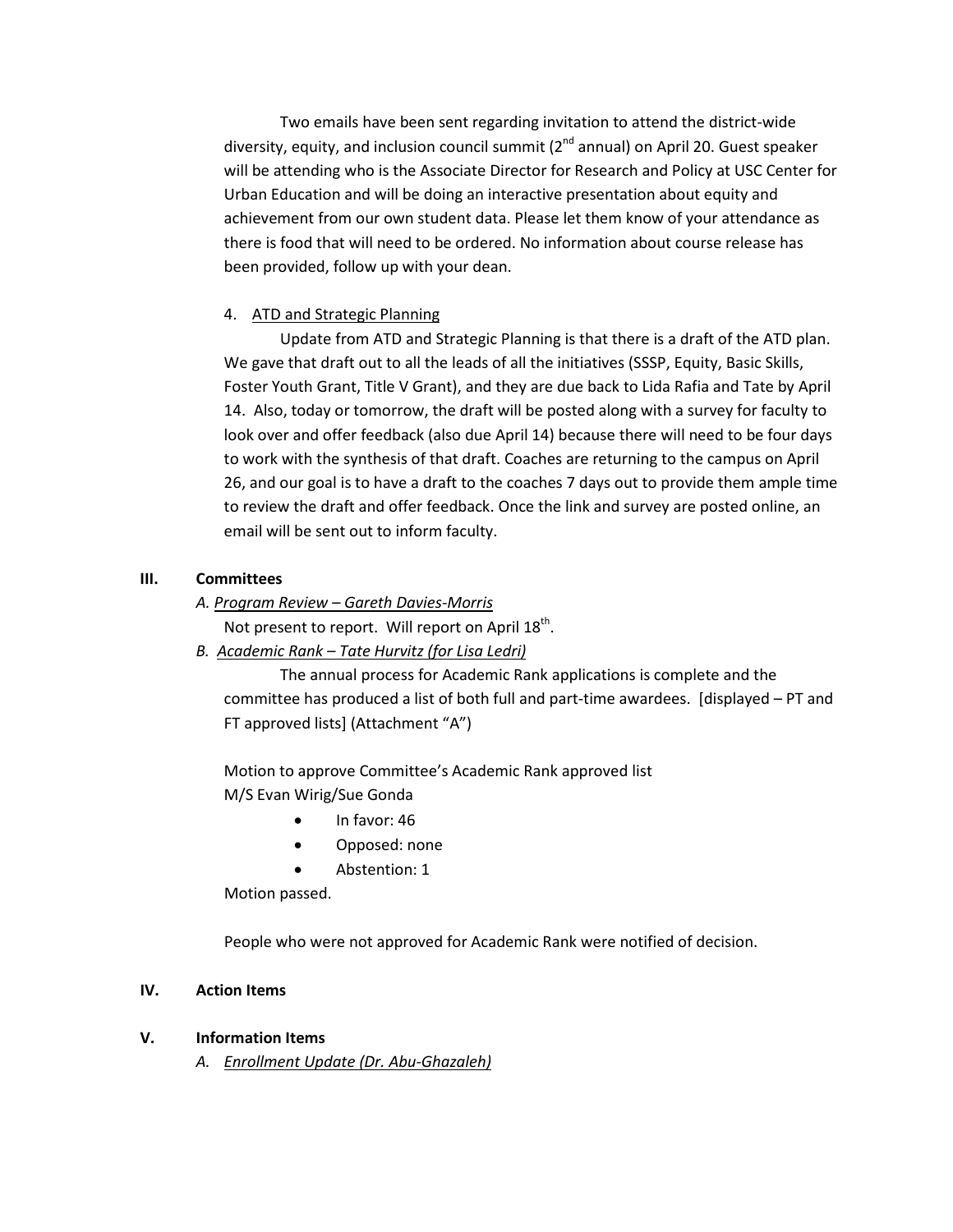Report is divided in to two areas: one being enrollment and the other having to do with how the college conducts business. Quote from colleague in an email regarding Professional Development, "our demographic is changing, society is changing, enrollment is changing…we have to change."

Put in stark terms: for the 15-16 academic year we accepted from the state funding to grow by 3%. We got raises as a result of the extra funding and we promised that Grossmont College would grow by 3%, as well as Cuyamaca so that state would approve the funding. In the normal order of the structure of growth (fall, winter, summer and spring), in which we promised to grow 3%, we shrank 2%. The size of the gap is 5%. We will make that gap up this year by growing summer and then taking summer 2016 and pushing back into this year to earn the funding which we received. We will start next year with 0 FTES (normally we would start with around 700).

The first few conversations that addressed this issue brought up the concern of where to find the cause. The issue is not who did something wrong, it is who did not have children 18 years ago (that would today be graduating high school students preparing to enter college). The demographic is changing – the high school population has not been maintaining growth the way it has in the past. This has been shrouded the past few years because the college's capacity to offer enrollment opportunities was shrunk because of the economic situation. So both factors were decreasing simultaneously. When the economy turned around, and we had the opportunity to start growing, the traditional population was not there to fill that gap.

The other piece that goes with that is that we have not had a machinery that reaches out to new types of populations (those who traditionally do not attend college). We have started programs now that begin working with  $9<sup>th</sup>$  graders and given some time, will effect change. However, this is not a short-term solution.

The other thing we have started to build is an outreach office. What didn't make sense to the college in the past was to implement a machinery to promote enrollment growth because enrollment was coming to the college; it was a constant. It is no longer a constant, so we are trying to build an outreach office that will reach into many communities around us, which will take some time to come together. This process moves slowly because HR is currently doing a lot regarding hiring faculty (so getting a coordinator hired is not as fast as it otherwise might be) and because current efforts will take years to yield substantial results.

In the meantime, come fall, we will have each term (fall, winter, spring, summer) increase growth by 5% just to meet our base funding. We cannot accept additional funding at this time and expect to increase growth above 5% within a year. This will have a significant impact on the conversation about how to fund each college campus in the district. There is nothing being implied that Grossmont did something wrong or that Cuyamaca did something better than Grossmont. We must ensure that we are reaching out to our students.

The percentage of one student out of a class of 33 students is about 3%, keeping them is another story. You can't keep them by letting them slide, but by engaging them.